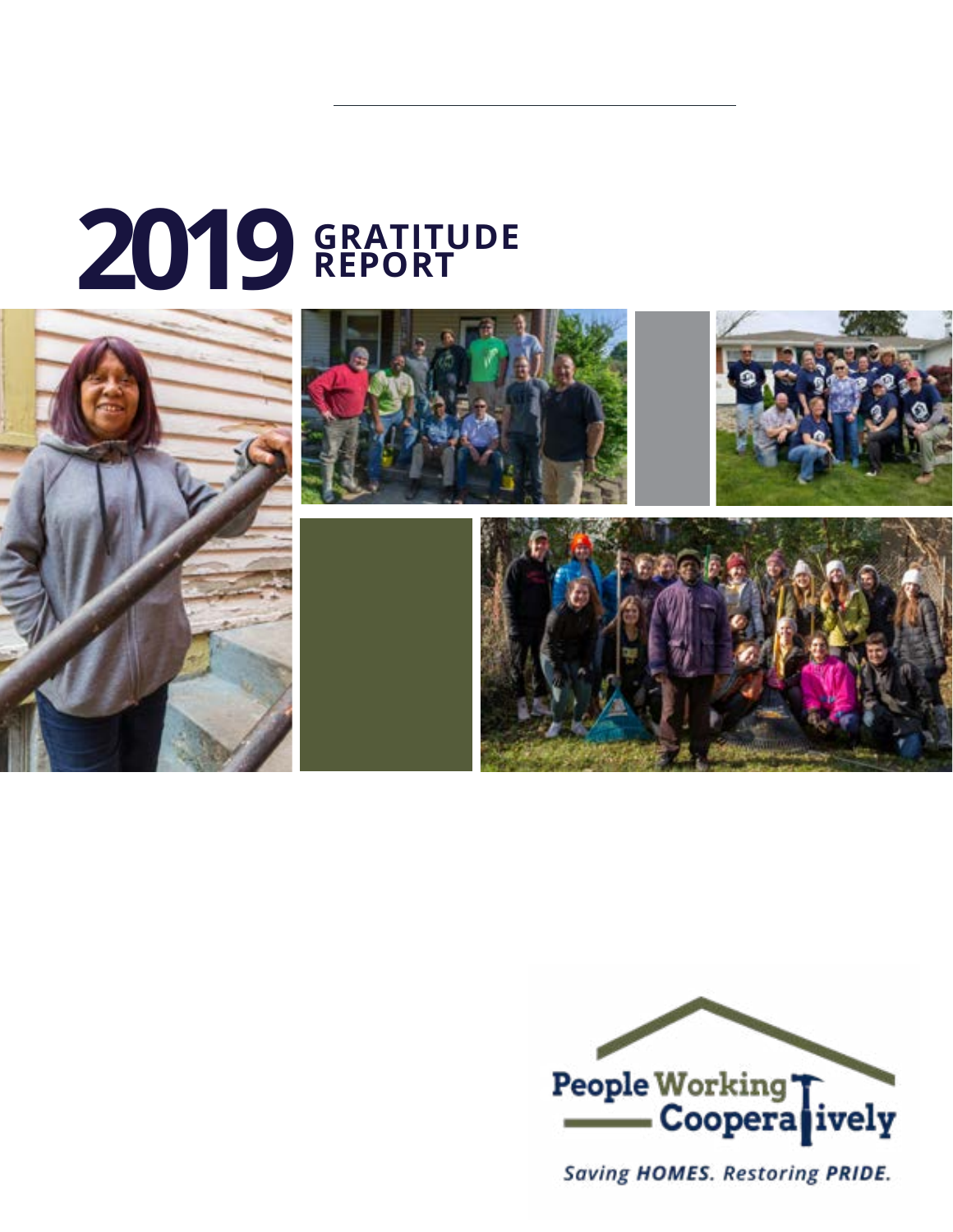#### INTRODUCTION







*Jock Pitts President of People Working Cooperatively* 

### *If PWC clients are forced from their homes due to housing conditions, they have no other reasonable options for shelter. Where then would they live? Where then would they go? Our clients want to remain in their homes if at all possible.*

Generally, in an Annual Report message I review details about the previous year's accomplishments. 2019 was a year with typical challenges and wonderful accomplishments. PWC fulfilled our mission keeping many thousands of people across the Tri-State safe, secure, and healthier in their homes. However, this look back at 2019 seems less important this year than other years.

The world changed dramatically in the first part of 2020. The COVID-19 pandemic changed all of our lives. It has been a hardship for everyone. We were all asked to stay in our homes for the purpose of limiting exposure to the coronavirus and staying safe. In this "shelter in place" environment, PWC's mission became even more important than ever before for PWC's clients.

Since March of this year, PWC's clients have been especially vulnerable. It has long

been understood that there is a strong connection between your home environment and your health. Where you live, your environment, is a key determinate of your health. Across the Tri-State people are forced to stay in their homes. If you do not have heat, water, or electricity you may be forced out of your home. PWC services – emergency repairs, home modifications, and energy conservation – have been critical in keeping thousands of people safe, secure and healthier in their homes.

PWC clients are among the most vulnerable people to contract the coronavirus. As mentioned, they are disproportionately older, and their health is much more fragile.

But in many instances they would be forced into some type of institutional care. We have learned that institutions could put individuals at risk, especially older people, during the pandemic. It is critical to keep PWC's clients out of institutional care unless absolutely essential and have them remain safe within their homes. It certainly saves money, but more importantly, it saves lives.

When the world shut down in 2020, PWC was backed by Ohio Homeland Security to continue to provide emergency services for the most vulnerable people in our society. But PWC's work could not have continued under the coronavirus conditions without some changes. Back in March, PWC immediately adopted important safety protocols to adapt to the dangers of the coronavirus with the extreme focus on keeping our clients and our employees safe. This was and remains critical today – protecting our clients while simultaneously serving their home repair and health needs.

The last 8 months have been a period like no other. PWC transitioned to complete a record number of emergency repairs in 2020, and did so in a safe manner for our clients and our staff.

PWC's mission is more important now than ever before. As much as we all hope everything goes back to normal, our clients will continue to need PWC. PWC needs your help and support as we continue to meet the crucial and critical needs for families.

Thank you for your support for the mission of PWC.

**Sincerely** 

## 2019-2020 **BOARD OF DIRECTORS**

**Christopher S. Bell**, PNC

**Matthew Buddenberg**, Messer Construction Co. **Daniel J. Cahill**, PhD, HSD Metrics **Paul A. Colbert**, Central Hudson Gas & Electric Corporation **Thomas C. Colvin**, Arthur J. Gallagher and Co. (Chairperson) **Michael L. Dennemann**, Hawthorn, PNC Family Wealth **David L. Faulk**, Macy's, Inc., retired **Charles Gerhardt, III**, Government Strategies Group LLC **Russell Hairston**, Avondale Development Corporation **Teresa Huxel**, Macy's, Inc. (Treasurer) **Zachary Kuznar**, Duke Energy **Stephanie Lambers**, TriHealth **Anne McKinney**, Procter & Gamble, retired **Steve Mombach**, TriHealth **Stephen Ringel**, CareSource (Secretary) **Gregory S. Shumate**, Frost Brown Todd LLC **Mike Viox**, Omnia360 Facility Solutions **John Westrup**, Danis Building Construction Company, retired **Richard W. Zoller**, Messer Construction Co., retired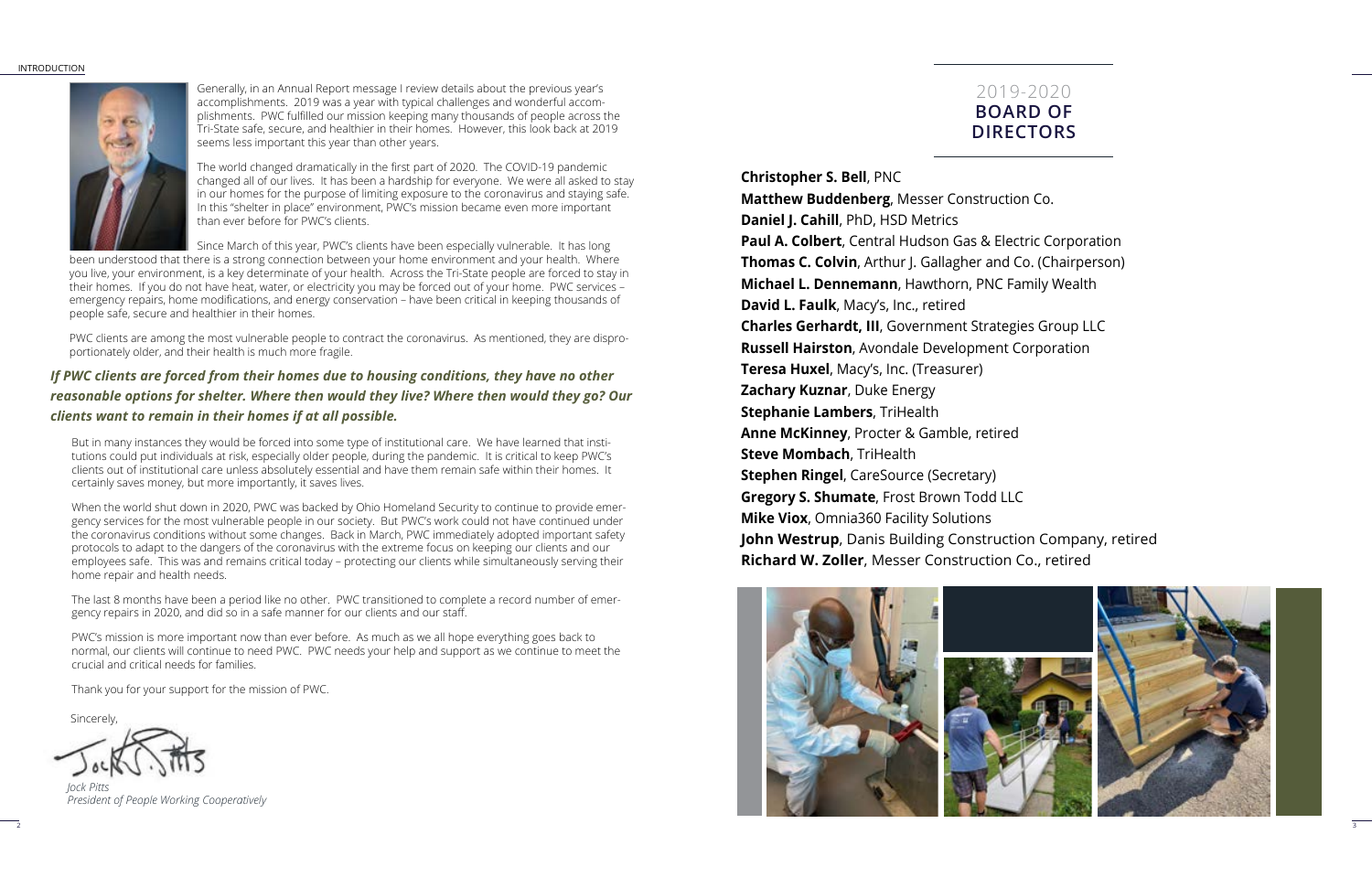$\overline{\phantom{0}}$ 

## 2019 Revenu e

*Source: Audited Financial Statements*

## 2019 Expense s



|   |                |       |  | \$12,193,052 |
|---|----------------|-------|--|--------------|
|   | $\mathfrak{D}$ | $1\%$ |  | \$31,324     |
| S | $\circledS$    | 5%    |  | \$587,887    |
|   | $\mathbb{Q}$   | $1\%$ |  | \$85,767     |
|   | $\bullet$      | 19%   |  | \$2,287,729  |
|   | 血              | 45%   |  | \$5,513,640  |
|   | 鼺              | 30%   |  | \$3,686,705  |
|   |                |       |  |              |

### **Total**

*Net Assets at End of Year \$ , 6,*



| <b>2019 Total Services</b>                          | 8,005 |
|-----------------------------------------------------|-------|
| <b>Volunteer Services</b>                           | 1164  |
| <b>Lead remediation</b>                             | 5     |
| <b>Accessibility</b>                                | 580   |
| <b>Electric</b>                                     | 158   |
| Structural, Other                                   | 477   |
| <b>Roofing &amp; Gutters</b>                        | 136   |
| Furnace/ AC-Repair/ Replacement                     | 441   |
| Plumbing                                            | 749   |
| <b>Energy Education &amp; Conservation Services</b> | 4295  |
| Services (by job type)                              |       |
| Female                                              | 5593  |
| <b>Male</b>                                         | 3377  |
| <b>People Served</b>                                |       |
|                                                     |       |
| <b>Flagged Vet Households</b>                       | 596   |
| individuals under 18                                | 2306  |
| <b>Individuals served</b>                           | 8970  |
| <b>Households served</b>                            | 4684  |
| Other                                               | 751   |
| Caucasian                                           | 3875  |
| African American                                    | 4344  |
| Households including a disability                   | 2230  |
| Grandparents raising grandkids                      | 237   |
| Headed by someone over 60                           | 2979  |
| Income between 31% & 50%                            | 1373  |
|                                                     |       |

*\*Projects for vets (already counted in the numbers above)*

*\*Whole Home projects counted in Accessibility numbers above*

 *1136*

## 2019 nu mbers & statistics

# **People Wor king Coop eratively 2019 Comm unit y Impact Summary**

 *311*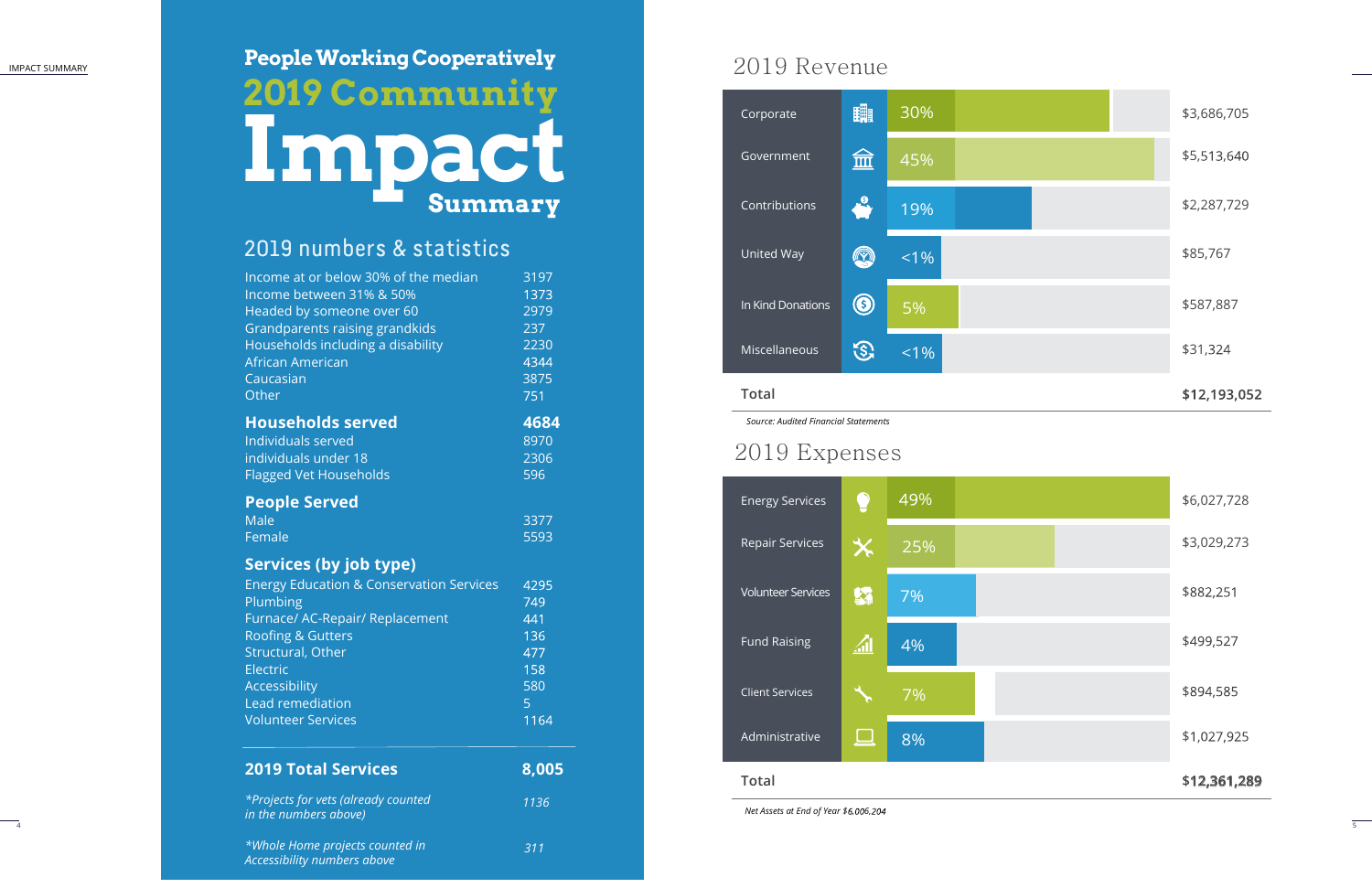## **INNOVATION LAUNCH**

The Whole Home Innovation Center opened a best-practices showroom and education center, hosting over 1,000 visitors for community events and education sessions on living safe and healthier at home.



## **THIRD ANNUAL BALL**

Third annual ToolBelt Ball raised a record \$100,000 for its Paddle Raiser. All net proceeds went to assist more than 60 households with significant accessibility modifications.



## **RAMP IT UP FOR VETERANS**

5th Annual Ramp it Up for Veterans campaign telethon with WCPO featured a Catholic High School challenge. Total funds raised for the campaign was \$371,248 assisting 596 veteran households with essential home repairs and modifications.



## **COMMUNITY EDUCATION**

Evidence based Stepping On & PWC's Safe and Healthy at Home series was shared with university students, Fire & EMS, health care professionals, tradespeople, community groups and the general public.



## **PWC RECEIVES \$700,000**

For the first time, PWC received two years of support directly from the Ohio General Assembly for PWC's Whole Home Innovation Center. This support, \$700,000 in total, is designated to help Ohioans with living their lives safely and healthier in their homes.



**Center for Clinical** & Translational **Science & Training** 

## **NCOA SCHOLARSHIP**

PWC awarded scholarship (one of only six nationally) to attend National Council on Aging Conference in Washington D.C. PWC met with key political leaders and government departments sharing our work and expressing needs for caring for our older adult community.



## **PWC RECEIVES AWARD**

In partnership with Cincinnati Children's Hospital Medical Center, PWC received a Clinical and Translational Science Award for its "Cincinnati Asthma Friendly Environments" project.



## **VOLUNTEER IMPACT**

532 volunteers donated 2,481 hours of service to complete 70 home repair projects for the 37th annual spring Repair Affair and 2,300+ volunteers (120 individual groups) donated approximately 6,900 hours of service to assist nearly 800 homeowners for the 33rd annual fall Prepare Affair event.

People Working Cooperatively's

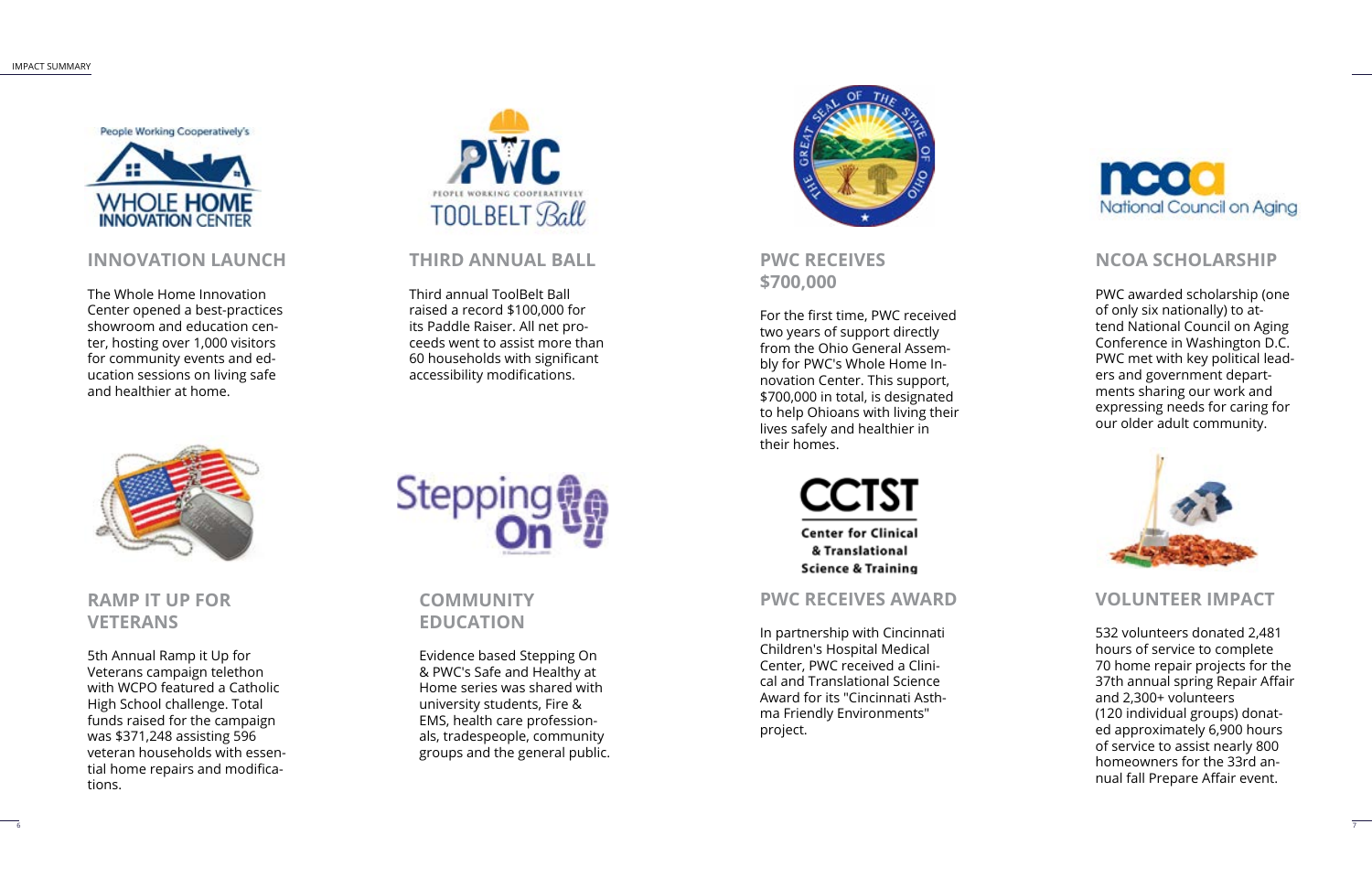# **THANK YOU SUPPORTERS**

Many thanks to our supporters who contributed to People Working Cooperatively in 2019. Thank you for another great year!

#### **PWC Funders**

City of Cincinnati Clermont County City of Middletown Dayton Power and Light Duke Energy Ohio Development Services Agency Indiana Housing & Community Development Authority City of Forest Park Kenton County Campbell County Boone County The Port and Seven Hills Neighborhood Houses City of Sharonville Vectren

#### **Whole Home Funders**

Aetna Agency on Aging of West Central Ohio City of Cincinnati Health Department Center for Independent Living Options, Inc (CILO) Council on Aging of Southwestern Ohio Elevate Energy Hamilton County Developmental Disabilities Services (DDS) Kentucky Office of Vocational Rehabilitation Molina **TriHealth** U.S. Department of Veterans Affairs

#### **Foundation Support**

Barry Smith Family Fund of the Camberidge Foundation The Butler Foundation

Charles H. Dater Foundation, Inc.

Cincinnati Children's Hospital Medical Center The Farmer Family Foundation Home Depot Foundation Jacob G. Schmidlapp Trusts, Fifth Third Bank, Trustee Middletown Community Foundation Procter & Gamble Fund of The Greater Cincinnati Foundation The Daniel and Susan Pfau Foundation The John A. Schroth Family Charitable Trust, PNC Bank, Trustee R.C. Durr Foundation SC Ministry Foundation Scripps Howard Foundation U.S. Bank Foundation Vectren Foundation The Wohlgemuth-Herschede Foundation

#### **1975 Legacy Society**

Diana Adams William and Phyllis † Augspurger Nina and John Creech Milda Croswait † James M. Garvey Donna Hartman Rick Hemmert Bill and Bonnie Hitch Carol and David Legg Christine A. Owens Richard Picard † Jock and Deborah Pitts Jim and Sandy Ramsey Snowden † and Marianne Rowe Meyer and Berenice Schneider † Bill and Helene Sedwick Joseph and Kathy Zielinski Jerry Violetta † *† Deceased*

#### **Whole House Repair Club: \$5,000 - \$24,999**

Applied Energy Products & Sales, Inc. Mr. and Mrs. Randall Arnold ATL Mr. and Mrs. William Augspurger Mr. and Mrs. Christopher Bell Mr. and Mrs. Daniel J. Castellini Charter Communications Church of the Redeemer Citi Deer Park Roofing Fifth Third Bank First Financial Bank Gorilla Glue Fund of the Greater Cincinnati Foundation Home Builders Association of Greater Cincinnati Mr. and Mrs. Jim Huxel Jacobs Engineering Foundation JRT Holdings, LLC Mr. T. William Kelleher Kopf Hunter Haas Realtors Macy's Inc./FDS Bank NextStep Networking PNC Bank Recker and Boerger Mr. and Mrs. Mark Smallsreed Mrs. Mary Louise Strutz The David J. Joseph Co. The Don and Phyllis Neyer Charitable Gift Fund of The Greater Cincinnati Foundation The Home Depot Foundation Mr. Carl Thiem and Mrs. Sandra Faith Hall **TriHealth** Mr. and Mrs. John Westrup

#### **Roof Repair Club \$1,000 - \$4,999**

Adex Al. Neyer Inc. Mr. and Mrs. Alec Arnold Arthur J. Gallagher & Co. Ms. Jody Aschendorf Dan and Lyndsey Barnett Bartlett Wealth Management Ms. Diana Bass and Mr. Dave Forman Ms. Judith C. Bausher BB&T Mr. and Mrs. J. Patrick Bell Susan and Dave Bennett Mr. and Mrs. William Berning Ms. Anne Bertheau Mr. and Mrs. William T. Boehm Ms. Shannan Boyer Mr. and Mrs. Barry Brauch CareSource Carpetland Carpet One

C-Forward Information Technologies, Inc. CHC Manufacturing Inc. Christ Church-United Church of Christ Cincinnati Bell Clark Schaefer Hackett Mr. and Mrs. Joe Cleves Clippard Instrument Laboratory, Inc Mr. Paul A. Colbert and Ms. Kathryn J. Both Colerain Chamber of Commerce Inc. Mr. and Mrs. Tom Colvin Ms. Lisa A. Coors Mr. and Mrs. Roy Cotcamp Crestwood Associates Mr. and Mrs. Scott Crosswhite Mr. and Dr. Jeffrey and Evelyn Daniel Danis Building Construction Company DBL Law Decal Impressions Deloitte Deltec Inc. Mr. Michael Dennemann Mr. and Mrs. David Denny Mr. Philip Dodge Duke Energy Mr. and Mrs. Andy Eisner EST Analytical EZ Access Mr. and Mrs. David L. Faulk Focused Capitol Solutions LLC Frost Brown Todd LLC Mr. and Mrs. Rob Gehrun General Tool Company Ms. Mary Gillen Government Strategies Group LLC Graydon Head LLP Mr. and Mrs. Bob Heil Hicon, Inc. Mr. and Mrs. S. William Hitch Hixson Architecture Engineering Interiors Mr. and Mrs. David Hodge Horan Associates, INC Mr. and Mrs. Oliver H. Hunter III Interim Healthcare John R. Jurgensen Company Dr. Candice Johnson and Mr. Maxwell Smith Johnson Investment Counsel Joiner Family Fund of The Greater Cincinnati Foundation Jostin Construction, Inc. JP Ossenfort Keidel Supply Co., Inc. Mr. Chet Keough KEP Electric Mr. and Mrs. Vance King Mr. and Mrs. Bob Kline KPMG Mr. James J. Kromer L3 Technologies State Rep. George Lang

Mr. and Mrs. David L. Legg Life Enriching Communities Robert and Michele Lisch Mr. and Mrs. James R. Maxwell Mr. Joseph McKenzie Ms. Anne McKinney Messer Construction Co. Mr. David Munch Mr. Greg Neal Mr. and Mrs. Derron Newland Omnia360 Mr. and Mrs. Andrew Pappas Mr. and Mrs. Ted Paul Paycor Pioneer Cladding & Glazing, LLC Mr. and Mrs. Jock J. Pitts David and Holly Poissant Prus Construction Co. Mr. and Mrs. James R. Ramsey Ms. Mary Rath Mr. Jerome Rebel Richard Goettle Inc. Mr. and Mrs. Joe Roman Rumpke Waste & Recycling Ms. Donna Russell Mr. Alan Schriber Mr. and Mrs. William E. Sedwick SHP Leading Design Sprint St. Elizabeth Healthcare St. Timothy Church St. Xavier High School Mr. and Mrs. Mike Staun, Sr. Strategic Impact Consulting Mr. and Mrs. Donald Swain Swanson-Groenke Family Fund of The Greater Cincinnati Foundation Taft, Stettinius & Hollister LLP TCG Cares Fund of the Greater Cincinnati Foundation The Arthur J. Gallagher Foundation The Bishop Family Fund of The Greater Cincinnati Foundation The Borcherding Heck Charitable Fund The C.W. Zumbiel Company The Castellini Foundation The Sherwin-Williams Company Mr. and Mrs. Robert Trusty US Bank Valley Interior Systems, Inc. Mr. and Mrs. Raymond Van Der Horst VGM Live at Home Mr. and Mrs. Michael R. Viox Virginia K. Weston Assistance Fund of The Greater Cincinnati Foundation VITAS Innovative Hospice Care Mr. George Warrington and Ms. Drew Gores Mr. Brian Weichert WesBanco

Mrs. Elaine Whittle Mr. Matt Worthen

#### **Critical Repair Club \$500 - \$999**

Mr. Richard Allen Allergy & Asthma Care, Inc. Mr. and Mrs. Todd W. Arnold Mr. and Mrs. Rick Avery Ayco Charitable Foundation Baker Concrete Construction, Inc. Bansal Construction Mrs. Nora Beckmann Mr. and Mrs. David Blocksom Mr. Ryan Borgman Mr. and Mrs. Matthew Buddenberg Ms. Trish Burgess Mr. and Mrs. Kenneth E. Carl Ms. Leah E Carnes Dr. and Mrs. Thomas A. Carothers Chris and Lisa Lagana Christ Church Glendale Mr. and Mrs. Marty Clark Colliers Mr. James Connaughton and Ms. Louise Feeney Nina and John Creech Mr. Andrew Cross Mr. Douglas B. Daugherty Mr. and Mrs. Thomas R. Dietz Mr. and Mrs. John F. Douglass III Ms. Helene L. Dreibelbis Mr. and Mrs. James P. Ebenschweiger Ms. Saren Erdmann Mr. and Mrs. Louis A. Fender Mr. and Mrs. Lewis L. French Mr. and Mrs. Paul Gaitan Gerbus Remodeling Mr. and Mrs. Charles Gerhardt Mr. and Mrs. George T. Glover Mr. Aaron Grant Mr. and Mrs. Ron Grant Ms. Courtney Grdina Greater Cincinnati Home Depot Stores Mr. and Mrs. Jim Greatorex Mr. and Mrs. Russell Hairston, Sr. Mr. and Mrs. Michael Hall Mr. Ronald J. Hicks and Ms. Julie Uhrig Ms. Wanda Hill Mr. and Mrs. Chris Hoffman Ms. Elizabeth Horton Jarc Family Fund of the Bank of America Charitable Giving Fund Jedson Engineering Mr. and Mrs. Thomas M. Keckeis Mr. and Mrs. Frank Kromer Dan and Marcia Lange Mr. and Mrs. Matt Luther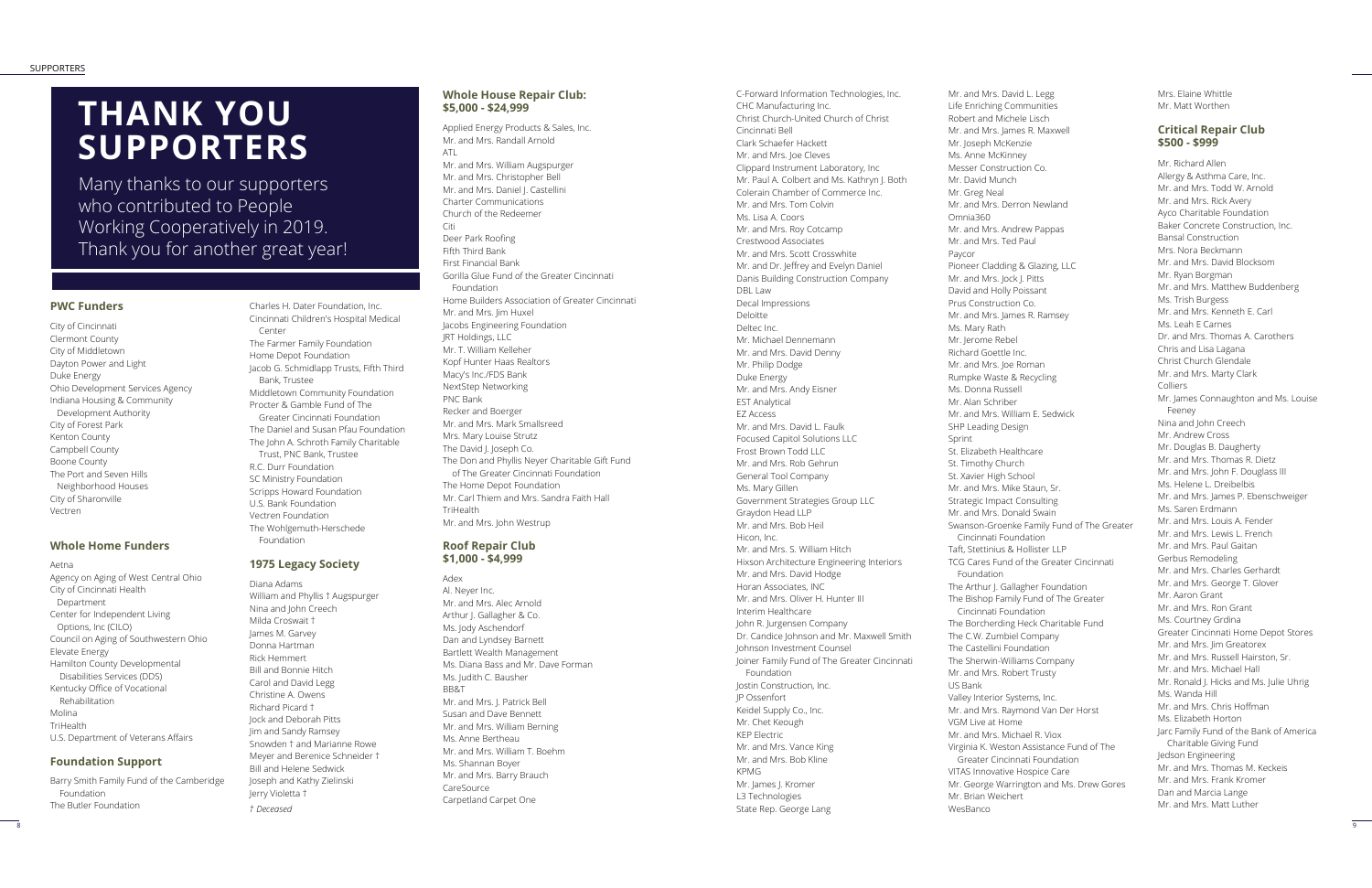#### SUPPORTERS

Mr. and Mrs. Michael Mauch Maxim Crane Works Ms. Lauri McConaghy Mr. and Mrs. Jere R. McIntyre Mr. and Mrs. Ryan McLane Mr. Steve Mombach and Ms. Susan Brenner Morris and Patricia Passer Family Fund of The Greater Cincinnati Foundation Mr. and Mrs. Bob Murphy Tim Murphy Mr. and Mrs. Victor A. Needham, III Dr. Nick Newman Neyer Properties Mr. John Noble and Mrs. Karen McGarry Norwood Hardware and Supply Company Ms. Tanya O'Rourke Ms. Christine Owens Mr. Todd A. Poellein Matt and Lorelli Privett Republic Bank Mr. and Mrs. Tom Rinckel Mr. and Mrs. Charles L. Session, Jr. Mr. and Mrs. Greg Shumate Mr. Douglas Spring Ms. Karen Statzer Mr. and Mrs. Thomas E. Stegman Mr. David Steigerwald Steven and Carolyn Jones Fund of The Greater Cincinnati Foundation Mr. and Mrs. James R. Stickle Mr. and Mrs. Alexander Teass Mr. and Mrs. Timothy N. Tepe Mr. Harvey Tharp, III The Home Depot - Cincinnati The Nelson Stark Co. Mr. and Mrs. Richard Thomas THP Limited Inc. Truepoint Wealth Counsel, LLC Mr. and Mrs. Bryan Vielhauer Mr. and Mrs. Dan Viox Mr. and Mrs. Jon Voet Mr. and Mrs. Robert L. Wells Western Southern Financial Group Mrs. Rhonda Whitaker-Hurtt Ms. Melissa Witte Mr. and Mrs. Edward Yates Mr. and Mrs. Darwin Yung **Immediate Repair Club** 

## **\$100 - \$499**

Mr. and Mrs. Gregory Adams Ms. Diana Adams Mrs. Margaret Albert Ms. Tara Aldea Mr. Anthony Alexander, Sr. Mr. Robert Alexander Allen Brothers Landscaping, LLC Ms. Christine Andrew

Mr. and Mrs. Bob Askin Ms. Heidi Atwood Mr. and Mrs. Angelo Audia Mr. and Mrs. Stephen Avila Mr. Jay Baird Ms. Mary Barbour Mr. and Mrs. Paul Bates Ms. Beth Bauer State Rep. John Becker Mr. and Mrs. John Beiting Mr. and Mrs. Jon H. Bender Mr. and Mrs. Andrew L. Berman Mr. and Mrs. Paul E. Betz Ms. Ann Blocksom Mr. and Mrs. Gary Bockelman Mr. and Mrs. Clint Bourgeois Ms. Janae Boyles Mr. and Mrs. Gerald J. Breen Mr. Daquon Brice Mr. Thomas Brinkman, Sr. Mr. and Mrs. Dennis Brown Raymond Brown Mr. John Buescher Mr. and Mrs. Timothy M. Burke Mr. David Cameron Mr. and Mrs. Christopher Canarie Ms. Denise Carpenter Mr. and Mrs. Todd M. Castellini Mr. David A. Castellini Mr. Justin Cawood Chemed Foundation Ms. Patricia Ciccarella Mr. and Mrs. Josh Colvin Mr. and Mrs. Patrick Coogan Mr. Chris Cook Ms. Nancy Cooper Mr. and Mrs. Terrence R. Cosgrove Ms. Rosella Covington Mr. Daniel Cramer, Jr. Dr. Chris Cubbison Ms. Mary Daniel Ms. Danielle Daniels Mr. and Mrs. Thomas Daugherty David and Jennifer Liles Family Fund Mr. and Mrs. Doug Davies Mr. and Mrs. Kris Davis Ms. Nichole Davis Ms. Nicole Davis Dr. and Mrs. Andrew Deak Ms. Sally Dessauer Ms. Carrie Didden Mr. and Mrs. Richard A. Dineen Ms. Leslie Dixon Ms. Nancy Doyle Mr. and Mrs. David Drees Mr. and Mrs. Joe Dressman Mr. James Dressman

Ms. Emma Drongowski Mr. and Mrs. Steven E. Duebber Mr. and Mrs. Donald Dufek Mr. and Mrs. Kirk Durchholz Mr. Thomas Durham Mr. and Mrs. Matthew Ehlerding Mr. Ken Eilers Mr. Rick Eilers Ms. Kelsey Eilers and Mr. Jonathan Lynn Mr. Greg Eiting Emilie W. and David W. Dressler Family Fund of The Greater Cincinnati Foundation Mr. Andrew Emmert Mr. Michael Engel Ms. Barbara Estes Ms. Erica Faaborg Mrs. Janet Fassler Mr. and Mrs. Paul Fellinger Mr. Paul Fellinger Mrs. April Fleming Mr. and Mrs. Christian Florea Mr. William Foley Mr. and Mrs. Ashley L. Ford Fraternal Order of the Eagles Aerie #2197 Ms. Judy Frey Mr. and Mrs. Chris Friedhoff Mr. Ed Fritsch Ms. Tracy Fujimura Mr. Patrick Fuller Mr. and Mrs. Sam Gamble Mr. and Mrs. Desmon Gault Mrs. Lindsay Gerding Mr. Alphonse Gerhardstein and Ms. Miriam J. Gingold Dr. and Mrs. Myron C. Gerson Greater Liberty Baptist Church Mr. and Mrs. Matt Griffin Mrs. Helen Griffin Mr. and Mrs. James Griffith Jr. Ms. Kristina G. Grimm Mr. and Mrs. Tom Groll Mr. Alexander Grote Ms. Diana Grover Mr. and Mrs. David Haffner Ms. Margo Hall Ms. Elaine Hamilton Jaime Hammond Mr. Walter Hand and Mrs. Karen Miller-Hand Ms. Heidi Harmeling Ms. Jacqueline Harris-Jenkins Kristyn Hartman Mr. Michael A. Hecht Mr. and Mrs. Rick Hemmert Mr. Andre Henderson Mr. Ron Henlein Mr. and Mrs. Kevin W. Hicks Mr. Michael Hieber Mrs. Bonni Hines

Ms. Heather Hiteman-Smith Mr. and Mrs. Phil J. Hock Mr. Seth Hodge Mr. Robert Hoffer Mrs. Florette Hoffheimer Mrs. Christine Hoffman Mrs. Kayla Holder Mr. and Mrs. Tom Holubeck Mr. Ralph Horn Ms. Jeanne Houck Trifilio Mr. Dale Hoyt Mr. Rob Hubbard Ms. Margaret Hull Mr. and Mrs. Philip Hurak Mr. DeVohn Jackson James and Kathleen Stengel Fund of The Greater Cincinnati Foundation John and Jane Domaschko Fund of The Greater Cincinnati Foundation Mrs. Gwen Jones Ms. Jan Jones Mr. and Mrs. Daniel Joyce Mrs. Randi Kamp Mrs. Mary Kartal Mr. and Mrs. Robert J. Keller Gary and Margaret Kelm Ms. Cristina Kenner Ms. Jennifer Kephart Mr. Skip Kessler Ms. JoAnn Keyes Mr. and Mrs. Ray Kingsbury Mr. and Mrs. Larry E. Kissel Mr. and Mrs. David F. Kitts Mrs. Vivian Kline Kelly Knapp Mr. Robert Kneuven Mrs. Geraldine Koesters Mr. and Mrs. Anthony Kohl Mrs. Christina S. Kohnen Mr. and Mrs. Darrel Kokx Ms. Kathy Koster Mr. and Mrs. Werner Kummerle Mr. and Mrs. Zachary Kuznar Mr. and Mrs. Kerry Lacey Mr. and Mrs. Mike Lambers Mr. Ronald C. Lamping Mrs. Louise Landen Mr. James Lanning, II Ms. Cher Lathrop Mr. and Mrs. Michael Lavatori Mr. and Mrs. Michael Lawrence Mr. Austin Leap Mr. Martin Legg and Ms. Marilyn McNaughton Mr. Everett Lehman Mr. Paul Leitzinger Dr. Gregory Levens Mr. Terrance Lindley Mr. Robert Lindner, Sr. Listermann Brewing

LJI Wealth Management Mr. and Mrs. Nate Locker Mr. and Mrs. Edward D. Longo, Jr. Mr. and Mrs. Patrick Longo Mr. and Mrs. Vince Lonnemann Mr. and Mrs. Albert B. Loving, III Mr. and Mrs. Gary Lubin Mr. and Mrs. Thomas A. Luebbers Mr. Edward Luhn Mrs. Amy Lungmus Ms. Bobbie Mahaney Mr. Lance Mall Ms. Norma Mallott Ms. Jenn Markus Mr. Reginald Martin Mr. Mike Mattis Mr. Clifford W. Maxwell Mayers Electric Company, INC. Mr. and Mrs. Gregory R. Maynard Mr. and Mrs. Matthew McHugh Mr. and Mrs. Drew McKenzie Mr. Brian McLaughlin Ms. Karen McLaughlin Ms. Shirley McLean Mr. and Mrs. Brian Mead Ms. Jessica Mead Mr. and Mrs. Jim Meier Ms. Martha Miele Mr. and Mrs. Greg Menne Mid-American Gunlite Pools Sue Millard Mr. and Mrs. Donald K. Miller Mr. and Mrs. Gary Miller Mr. and Mrs. John Miller Alyssa Millward Ms. Margo Moats Molloy Roofing Co. Mr. Jason Moore Ms. Sue Morris Ms. Susan Mospens and Mr. Kurt Nicaise Mr. and Mrs. Stephen C. Mullen Ms. Linda Murphy Mutual of America Foundation Lindsay Myers Mr. Richard Nault Stephen and Lindsey Necamp Mr. Earl Newsome Mr. and Mrs. Austin I. Nobunaga Northside Bank and Trust Co. Mr. Daniel O'Brien Ohio CAT Mr. and Mrs. Jay O'Leary Mr. and Mrs. Stefan Olson Ms. Gloria Olson Ms. Elaine Olund Ms. Paola Ortiz-Hernandez Mr. Andrew Pardi and Ms. Angie Woods Mr. Steve Parrot

Ms. Karen Payne Pepper Family Fund of The Greater Cincinnati Foundation Mr. and Mrs. Burton Perlman Mr. Michael Pieper Mr. and Mrs. Chris Pinello Ms. Darlene Plummer Mr. Keith Poole Dr. Darwin Popenoe Ms. Regina Porter Mr. and Mrs. James Powell Pole/zero Mr. Keith Poole Dr. Darwin Popenoe Ms. Regina Porter Mr. and Mrs. James Powell Precision Air Heating and Air Conditioning Ms. Elaine Price Mr. Garret Pringle Mr. and Mrs. Willets Prosser Mr. and Mrs. Kurt Quackenbush Mr. and Mrs. Richard D. Rafferty Ms. Dorothy Reel Ms. Connie Reinhardt Ms. Sue Renard Mr. and Mrs. Tom Riedel Mr. and Mrs. Stephen Ringel Ms. Alis Robinson Mr. and Mrs. Nathan Rosenberg Peggy Roundtree Mr. and Mrs. Jack Rouse Mr. and Mrs. James P. Rulli Mr. and Mrs. Phil Ruschman Mrs. Polina Ruuge Mr. and Mrs. James Salter Mr. and Mrs. Matt Salzer Mr. and Mrs. Caesar R. Santangelo Mr. and Mrs. Steve Schad Mr. and Mrs. Steven E. Schaefer Mr. and Mrs. Michael Schaltz Dr. Jeffrey Schlaudecker Mr. Ben W. Schneider Mr. George Schoen and Ms. Joanne Conradi Ms. Barbara Schoener Mr. Jeff Schlosser Mr. and Mrs. Jeff Schrock Mrs. Vivian Schroeder Ms. Christine Schumacher Ms. Erica Schwegman Mr. and Mrs. Philip Schworer Mr. Jim Scott Mr. and Mrs. William Seal Mr. Kody Seeger Ms. Barbara Seiver Ms. Jillian Sherman Mr. and Mrs. Larry Shields Mr. and Mrs. Hugh Shipley Ms. Megan Sholtes Mr. Richard Siegel, Jr.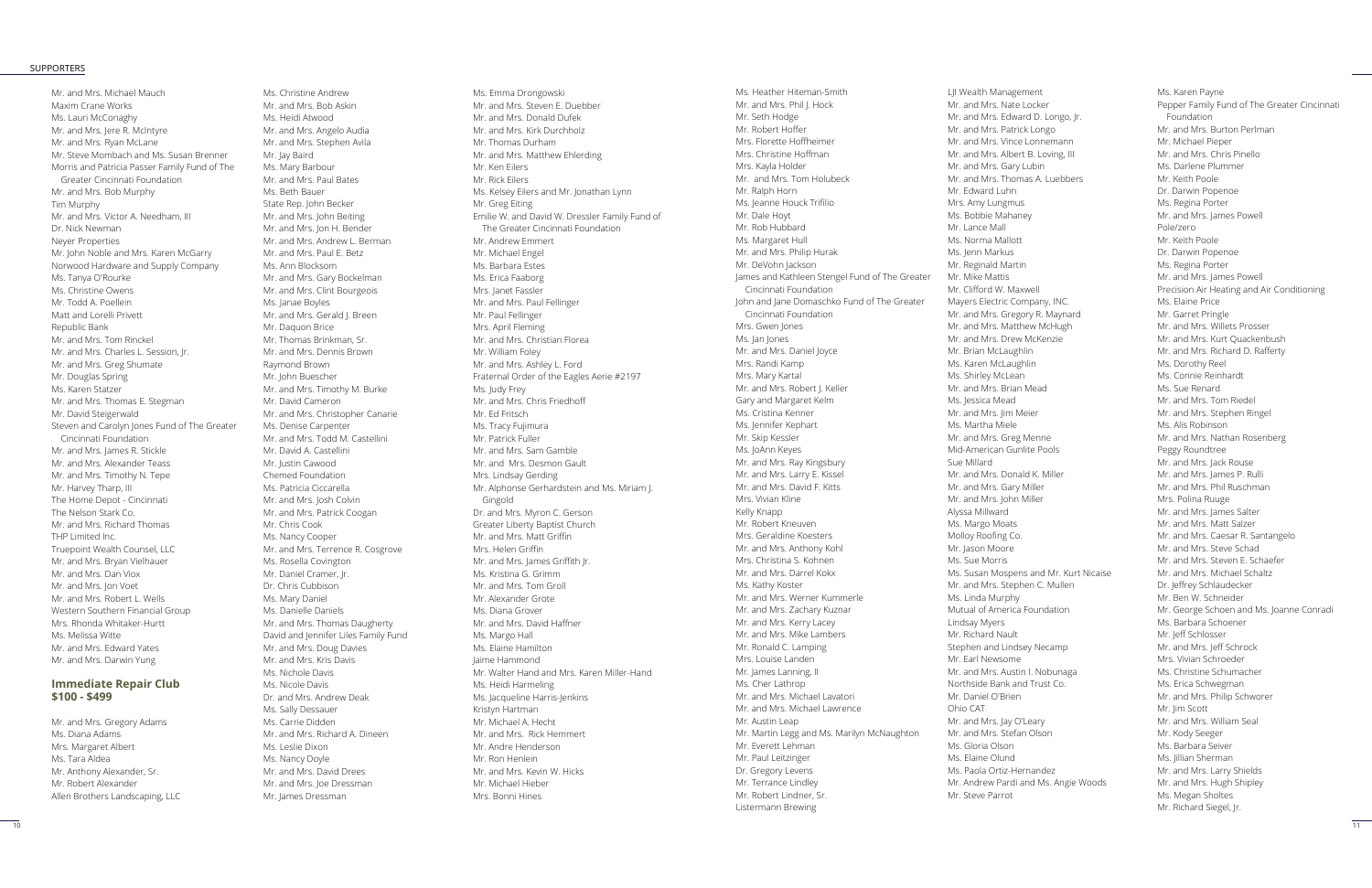#### SUPPORTERS

Mr. and Mrs. Terry Sievers Ms. Sandra Simpson Mr. David Smith Mr. Stanley Smith Ms. Joyce Snyder Society of The Transfiguration Mr. and Mrs. Harry Sparks Mr. Randall Sparks and Ms. Amy Price Mr. Donald Sprague Mr. and Mrs. Bradford Staggs Mr. Ronald Staggs Mrs. Barbara Steele Mr. David Stephan Mr. and Mrs. Richard G. Stevie Mr. and Mrs. Alfred Straus III Dr. and Mrs. Theodore Striker Ms. Robie K. Suggs Ms. Glenda Suttman Mr. Mark Sutton Ms. Linda Tache Ms. Elizabeth Tait Mr. and Mrs. Nick Tepe The David and Kari Ellis Family Fund of the Greater Cincinnati Foundation The Kroger Company The Sue and Jerry Ransohoff Fund of the Greater Cincinnati Foundation The W. David and Laura Kern Family Fund Mr. and Mrs. Brian Thomas Thrivent Financial Dr. and Mrs. Thomas Tobias Mr. and Mrs. Robert Tomlinson Ms. Katie Tranter Mrs. Paula Troup The Hon. and Mrs. Joseph Uecker Mr. and Mrs. Joe Vallo Mr. David Valz Mr. and Mrs. Derek Vandeweg Mr. Terry Vannarsdale Mr. and Mrs. Dan Verst Mr. and Mrs. Jack Verst Mr. and Mrs. Matt Verst Mr. Mike Vieth Mr. and Mrs. Bill Vonderhaar Mr. and Mrs. Greg Vorholt Mr. Tim Waechter Mr. and Mrs. Richard Wagner Mr. Dan Walker Mr. and Mrs. Zach Wall Ms. Donna Wallace Ms. Mary Watson Ms. Virginia Weatherford Mr. Philip L. Weil Mr. Andrew Weinstein Ms. Patti Wells-Puckett Mr. and Mrs. Tom Westrich Westwood United Methodist Women Christie Wetzel

Mr. and Mrs. Timothy Whitestone Ms. Jenny Wilk Mr. and Mrs. Donald E. Wilson Garen and Susan Wisner Wolf Family Philanthropic Fund Ms. Ruth Wolfe Mr. David Wood and Ms. Rebecca Seeman Major Samuel Woodfill Chapter, AUSA Mr. and Mrs. Steve Yards Mr. Dan A. Zavon Mrs. Joan Zellner Mr. and Mrs. Rick Zoller

#### **Emergency Repair Club Up to \$99**

Mr. Dennis Adams Mr. and Mrs. Fred Von Allmen Lore Anders Mrs. Gail Bain Ms. Sue Baird Mr. and Mrs. Nick Balzer Mr. Gary Banks Mr. and Mrs. WIlliam Bardo Mrs. Carol Barger Mr. Morgan E. Barnhill Ms. Catherine Beach Ms. Julie Beck Ms. Joanna Becker Mr. Todd Beeby Ms. Bonnie Bell Mr. Patrick Berg Mr. and Mrs. Paul Bergman Judge Thomas Beridon Mrs. Pat Berling Mr. and Mrs. Blake Berryman Mrs. Donna Bertline Ms. Lisa Biello Ms. Casey Bivens Ms. Angela Blaine Ms. Lynn Bobb Ms. Judy Bohn Ms. Karen Bonfield Mr. Michael Boyd R. Brandewiede and Elizabeth Short Mr. Joseph Brant Ms. Ellen Breitburg Ms. Diane Breyer Mr. Brian Brimelow Mr. Edward Broadnax Mr. Corey Bronson Mr. Dennis Brooks Mr. and Mrs. Albert L. Brown, Jr. Mr. John Buchholz Mr. Paul Buford Mr. Charles Buncher and Ms. Maxine Berkman Ms. Patricia Burgess Mr. Stephen Burke

Ms. Laurie Burns Mr. John Burton Ms. Sandy Bushelman Mr. Fletcher Callahan Mr. Alex Carl Mr. and Mrs. Lewis Cartwright Mrs. Jordan Celestin Ms. Penny Chamberlain Mrs. Carletta Claxton Mr. Alex Clifton Ms. Donna Coffey Mr. Jacob Cole Ms. Carol Coleman Mrs. Dorothy Collins Mr. Willy Corbett Ms. Mary Cormier Mr. and Mrs. Andrew Creighton Ms. Michelle Cross Mr. Raymond Crousore Ms. Casey Cruz Mr. Dwight Daniel Ms. Kathy Daniel Mr. Doug Davis Mr. and Mrs. Robert A. Dearth Jr. Ms. Mary Delgado Mrs. Lynne Demoss Mrs. Betty Denny Mr. Daniel Dent Mr. James Dewitt Mr. Bobby Dick Mr. and Mrs. Kevin Donovan Mr. and Mrs. Timothy O. Donovan Mr. Robert Dorsey DPI Holding LLC Ms. Amy Dunlop Mr. and Mrs. Sylvester Dunnom Mr. Joe Eaton Mr. and Mrs. Richard Eberhart Mr. Robert Edwards Ms. Joyce Eilers Mr. Robert Elberfeld Ms. Susan A. Elsasser Mr. Al Emerson Mr. Mike Engel Mr. Mike Enzweiler Ms. Benita Epperson Mr. and Mrs. Kenneth M. Evans Ms. Jo Facris Ms. Mary Fader Mr. George B. Fee Ms. Megan Fein Mr. Skip Fellinger Mrs. Sue Ferd Ms. Debbie Ferrill Mr. Robert Fischer Ms. Katie Fisher Mr. and Mrs. Joseph Flint Mr. Allyn Freibert

Mr. and Mrs. John F. Funke Ms. Kathryne Gardette Mr. Alfred A. Gaspari Mr. and Mrs. Michael P. George Mr. and Mrs. Gary Gerwe Ms. Tina Gilkey Mr. Jonathan Gingrich Mr. Paul Glasser Ms. Jamie Glavic Ms. Mary Godar Mr. Robert W. Goodridge Mr. Brian Gorrell Mrs. Kim Graham Mr. Michael V. Gramaglia Mr. and Mrs. DuRon Graves Mr. and Mrs. Leroy Groh Mr. Jeff Gunderson Jamie Hackel Ms. Pamela Hackim Mr. Marcus Hanna Mr. Gary L. Harlan, Jr. Mr. Dennis J. Heeb Mr. and Mrs. James E. Heisel Mr. Dave Hemmert Ms. Peggy Herald Mr. and Mrs. Joe Herzog Mr. Shaun Hiatt Ms. Lisa Hill Mr. and Mrs. Thomas Hines Mrs. Eva Hodge Mr. and Mrs. Nicholas Hoesl Mr. Michael Hoffman Mr. Robert Hogan, Jr. Mrs. Virginia Hogan Mr. Keith Holden Mr. Douglas Holy Ms. Dula Hood Mr. Leander Hooks Ms. Ellie Houston Mr. and Mrs. Walter Howard Ms. Barbara Huesman Mr. M Hughes Mr. Jerry Hughs Ms. Margaret D. Hull Ms. Robin Huller Ms. Laurel Humes Mr. Dale Hutchinson Ms. Renee Huth Mr. and Mrs. Robert Hyre Mr. Zdravko Ivanov Mr. and Mrs. George Jacks Mr. Ralph Jackson Mr. Robert Jackson Ms. Donna Jenkins Mr. William Johnson Mr. Bud Johnson Mr. Charles Jones Mr. Quincy Jones

Mr. Wilson K. Jones Ms. Charlene Jones Mr. John Judy Mrs. Liz Juszczyk Mr. Tshiunza Kalubi Ms. Nicole Kastner Mr. and Mrs. John Keller Ms. Julia Keller Ms. Joanne Kenen Mrs. Julie Kent Mr. Leo Kessler, III Ms. Mary Kimmel Ms. Nancy G. Kinman Ms. Kim Kirsch Mr. Matt Klein Mr. John R. Kleine Mr. Justin Knappick Mr. George Koch Mr. Arthur Koehler Mr. Tim Koester Ms. Colleen Kotlas Mrs. Joan Krabbe Mrs. Margaret Kramer Mr. Charles Kuebbing Mr. Mark Kuntz Mr. Samuel Kuntz Ms. Elaine Kuyper Ms. Myra LaFleur Ms. Abbie Larson Ms. Carol Laws Mr. and Mrs. James C. Lawson Ms. Jackie Hudock Linder Ms. Judith Lindner Mr. and Mrs. Joseph Link Mr. and Mrs. Richard Longo Mr. Albert B. Loving IV Mrs. Mary Anne Lynch Mr. and Mrs. Anthony Martin Mr. Larry Martin Ms. Sheila Mason Mrs. Emily Mather Mr. and Mrs. Michael McDonald Mrs. Joann McFarland Mr. Robert Mcginnis Mr. and Mrs. J. Michael McNamara Mrs. Barb Mendel Mr. Brian Menke Mr. Jason Meyers Mr. Jeffrey Michels Ms. Beverly Miller Mr. John Mitliorisi Ms. Carla Moore Mr. and Mrs. Paul Moran Ms. Christie Morton Mr. Rico Mosley Ms. Tara Mosley Ms. Melissa Lanier Murphy Mr. Joshua Neumeyer

Ms. Darlene Nieman Ms. Gayle Nyswonger Mr. Todd Opacinch Mr. Mike Orebaugh Mr. Tim Orr Mr. James Osborne Mr. and Mrs. Steve Ott Mr. Joseph Packe Ms. Stacey Padgett Mr. Butch Paquette Mr. and Mrs. Shaun Patsy Mr. Alvin Pearlman Ms. Jeannie Perry Ms. Terry Phillips Mr. Bradley W. Pierce Mrs. Elaine Pockrose Mr. and Mrs. Edward Polaski Mr. Edward Poluski Mr. and Mrs. Steve Poole Mr. and Mrs. Daniel C. Popowics Mr. and Mrs. Richard Powers Ms. Julie Poyer Mrs. Robert Preston Mr. and Mrs. Allan Rahe Mr. Edward M. Raick Ms. Judy Ratliff Mr. Kevin Reardon Ms. Norma Reed Patti and Tim Reilly Mr. Mark Reynolds Ms. Leslie Richardson Mr. Richard Riddy Mr. Manasseh Robinson Mr. Zack Rollins Mr. Travis Rosa Mr. and Mrs. Ken Roseberry Ms. Liz Rose Mrs. Terrie Ross Ms. Sylvia B. Roth Mrs. Marianne Rowe Mr. and Mrs. William Ruff Ms. Peggy Ruter Mr. and Mrs. Charles Saffron Mr. and Mrs. Tony Sander Ms. Randi B. Sandlin Mrs. Teri Schad Ms. Anne Scharff Mrs. Susan Schmidt Mrs. Carole Schmitt Mr. Richard Schnitz Mr. and Mrs. Chris Schoenberger Mr. Michael Schuh Mr. Stephen Schulte Mr. and Mrs. William Sciannamblo Ms. Judy Sears Mr. Jake Seifert Ms. Sally Shaffer Ms. Marie E. Shaw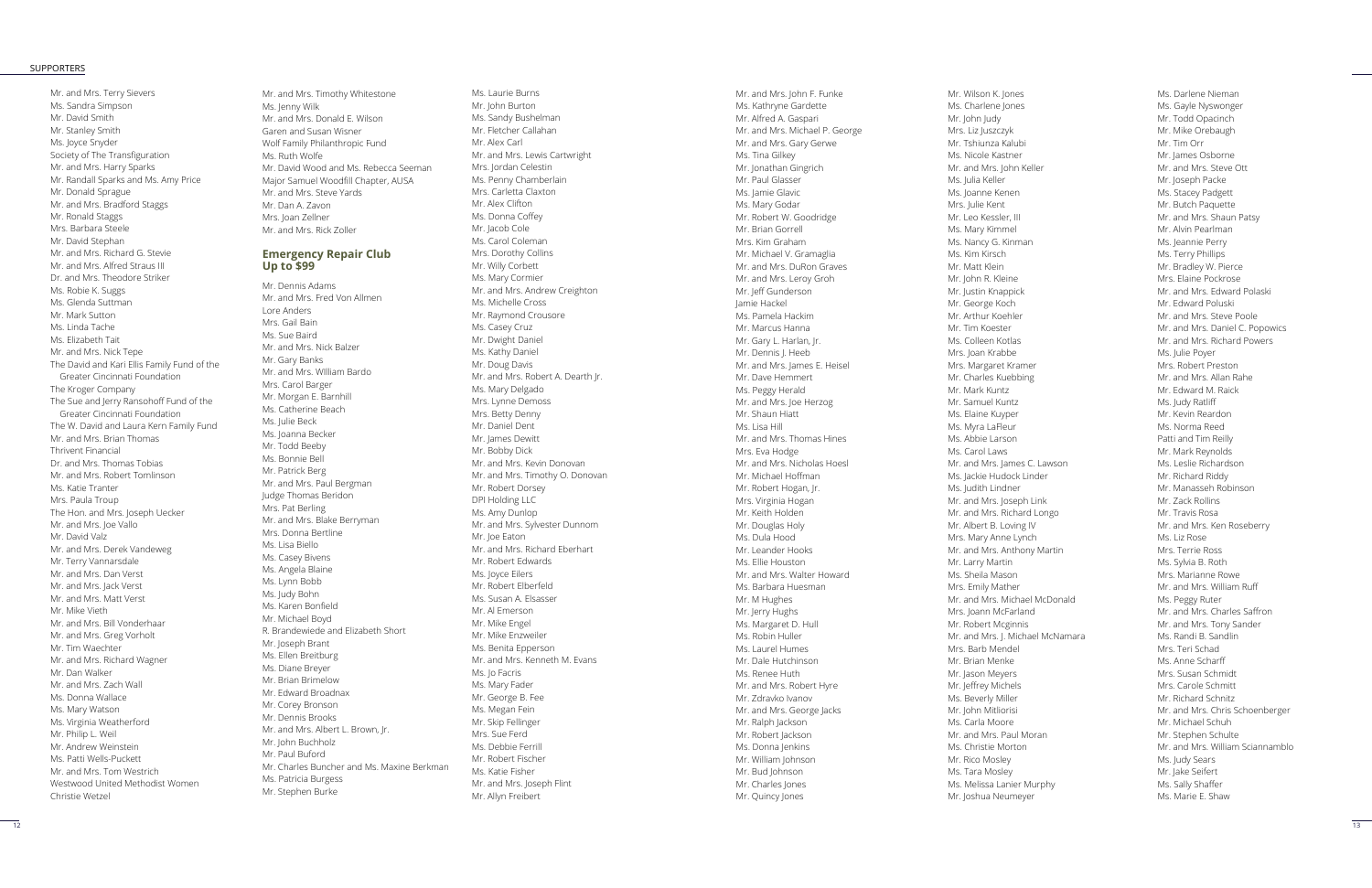

#### SUPPORTERS

Ms. Phyllis Shelton Ms. Dotti Shor Mr. and Mrs. Dale D. Singler Mr. and Mrs. Paul G. Sittenfeld Ms. Betty Lou Smith Mr. Nathan Smithson Mr. Larry Snell Mr. and Mrs. Walter T. St. Clair Ms. Kris Stahley Mr. and Mrs. Joseph Steffen Mr. Doug Steimle Mr. and Mrs. Thomas Storey Mr. Roy Stutz Mr. John and Ms. Lindsey Johnson Suddarth Ms. Caroline Surber Mr. Mark Sweeney Mr. and Mrs. Tim Tarvin Mr. Milton Tatter Mr. John Tennant Mr. Charles Terry The Prisby Family Ms. Donna Theile Mr. Rickey Thomas Mr. Todd Thomas Ms. Christina Tolliver Ms. Donna Trenkamp Ms. Ali Trianfo Mr. and Mrs. C Thomas Turner Ms. Aisha Tzillah Mr. Eric Urbas Mrs. Anne Utz Mr. and Mrs. Don VanVliet Mrs. Sonja Venzin Mr. and Mrs. Joe Vitucci Mr. Alexander Vohland Mr. Wayne Walker Mr. D. L. Wallace Mrs. Toni Wallace Mr. and Mrs. William J. Walls Mrs. Denise Walls Mr. and Mrs. Billy Waters Mr. Jeff Wauligman Mr. and Mrs. Alex Webb Ms. Tammy Webb Ms. Elizabeth Weber Mr. Jim Wernke Mrs. Sandra Wesley Mrs. Patricia White Mr. Daniel G. Whitney Mr. Dan Williams Mr. Marko Williams Ms. April Wilson Ms. Erin Wisecup Mr. Daniel Wohleber Ms. Nancy Wong Wooden Cask Brewing Company Mr. Michael Woodin

Mr. Timothy Worcester Ms. Beverly A. Worsham Mr. and Mrs. James Wright Mr. Danny Wyman Mrs. Bonnie Yates Mr. Joel Zembrodt Mr. and Mrs. Joe Zielinski

#### **Gifts Made in Memory**

*In Memory of Richard Allen* Mr. and Mrs. Alfred Straus III Mr. and Mrs. Burton Perlman Ms. Joanne Kenen Mr. Charles Buncher and Ms. Maxine Berkman Mrs. Paula Troup The David J. Joseph Co. Mr. and Mrs. Paul G. Sittenfeld Mr. and Mrs. Albert L. Brown, Jr. Ms. Catherine Beach Ms. Melissa Lanier Murphy Mr. and Mrs. Jerry Ransohoff

#### *In Memory of Richard Castellini*

Mr. Michael A. Hecht Mr. and Mrs. Daniel J. Castellini Mr. and Mrs. Frank Kromer

#### *In Memory of Kathy Geiger* Ms. Nichole Davis

#### *In Memory of Bert Goldhoff* Mr. Edward M. Raick

#### *In Memory of Rick Gordon*

LJI Wealth Management Mr. and Mrs. Dennis Brown The Prisby Family Mr. and Mrs. Matthew McHugh Ms. Shirley McLean Mr. Richard Longo Ms. Mary Delgado Ms. Tara Aldea

#### *In Memory of Abigail Grote*

Mr. Alexander Grote Ms. Barbara Huesman

#### *In Memory of Helen Klein*

Mr. Paul Leitzinger

#### *In Memory of Bette Maxwell*

Mr. and Mrs. Matthew Ehlerding Mrs. Robert Preston Mrs. Gail Bain Mrs. Louise Landen Ms. Elaine Kuyper Mr. C Thomas Turner

Bartlett Wealth Management

*In Memory of RIchard McHugh* Ms. Jackie Hudock Linder

*In Memory of Dan Ober* Mr. and Mrs. Jon H. Bender

#### *In Memory of Robert Powers*

Kelly Knapp Mid-American Gunlite Pools Mr. and Mrs. Kerry Lacey Mr. and Mrs. Robert Hyre Mr. and Mrs. Richard Powers Mr. Terrance Lindley

#### **Gifts Made in Honor**

*In Honor of Ruth Barnell* Ms. Barbara Schoener

*In Honor of Donald Bertline* Mrs. Donna Bertline

*In Honor of Aaron Grant* Dr. Jeffrey Schlaudecker

*In Honor of Jeanne Houck Trifilio* Mr. George B. Fee

*In Honor of David Legg* Mr. Martin Legg and Ms. Marilyn McNaughton

*In Honor of James Maxwell* Mr. and Mrs. Stephen C. Mullen Mr. Clifford W. Maxwell

*In Honor of Anne McKinney* Mr. Todd Opacinch

*In Honor of Butch Otting* Ms. Elaine Price

*In Honor of George Ozuna* Mr. and Mrs. Michael Lawrence

*In Honor of Stephen Ringel* Ms. Jessica Mead

*In Honor of Terry Seal* Bill and Joni Seal

*In Honor of Peter Strange* The David and Kari Ellis Family Fund of the Greater Cincinnati Foundation

*In Honor of Beatrice Weil* Mr. Philip L. Weil

#### **In-Kind Donations**

2-J Supply HVAC Distributors Adex Alpine Valley PURE Service Arthur J. Gallagher & Co. Ms. Jody Aschendorf Robbie Atkinson AVO School of Ballet Mr. John Banchy Mr. Anwar Basher Mr. and Mrs. J. Patrick Bell Ms. Ann Blocksom Mr. and Mrs. David Blocksom Mr. Larry Bridge Mr. and Mrs. Steve Briede Mr. and Mrs. David Browe Bryan Equipment Sales, Inc. Mr. and Mrs. Thomas W. Cahill Mr. and Mrs. Brad Carney Ms. Donna Ciclet Cincinnati Bell Clippard YMCA Mr. Chris Cook Mr. Brent Cooper Crayons to Computers Mr. Andrew Cross Decal Impressions Mr. Michael Dennemann Mr. and Mrs. David Denny Dewey's Pizza Crestview Hills Mr. and Mrs. Andy Eisen Ms. Saren Erdmann Fabulous Frames and Art Mr. and Mrs. Dan Fagel Frisch's Restaurant, Inc. Ft. Mitchell Public House Mr. and Mrs. Charles Gerhardt, III Mr. Scott Gilliam Mr. Brian Hawkins Mrs. Jennifer Heitker Mr. and Mrs. David Hodge Mr. Richard Homlar Ms. Jeanne Houck Trifilio Mr. Patrick Hughes Mr. Andy Huntzel NextStep Networking Mrs. Susan Johnson Mr. and Mrs. Jeremy Krauth Ms. Sandra Krumpleman Mr. and Mrs. Mike Lambers Mr. Steve Leesman Mr. and Mrs. David L. Legg Mr. and Mrs. Kevin Lehman Mr. and Mrs. David Lohre Maketewah Country Club Ms. Shelly Maxwell Mr. and Mrs. Ryan McLane Mrs. Sue Miele Mr. Steve Mombach and Ms. Susan Brenner Montgomery Inn-Boathouse Morton's The Steakhouse Cincinnati Mr. and Mrs. Teal R. Nally Mr. and Mrs. Michael Napier Micholas Yust Fine Metal Art Nickerson Business Supplies Ms. Connie Noll Ms. Christine Owens Ms. Debbie Pastura Mr. Andy Perrino Mr. and Mrs. Steve Poole Quikrete, Inc. Mr. and Mrs. Mark Reitzes Ms. Elizabeth Rose Mr. and Mrs. Steven D. Schlagbaum Ms. Gail Shaw-Courtney Mr. and Mrs. Greg Shumate

Signature Hardware Mr. and Mrs. John Stegman Mr. and Mrs. Steve Steinbrunner The Cincinnati Zoo & Botanical Gardens The Home Depot - Colerain Store Mr. and Mrs. Thomas Thelen Ms. Ali Trianfo Ms. Sandi Vehn VIP Back Rubs, LLC Mr. Gregory Vondermeulen Mr. and Mrs. Greg Vorholt Walmart Colerain Ave - South Walt's Hitching Post Mr. and Mrs. John Westrup Mr. Timothy Wood Mr. Pete Wood Mr. and Mrs. Edward Yates YMCA of Greater Cincinnati Mr. and Mrs. Joe Zielinski

#### **PWC Executive Team**

Jock J. Pitts *President*

Nina Creech *Sr. VP Whole Home Innovation Center*

Christine Owens *VP of Development*

Brian Weichert *Director of Operations*

Gwen Jones *DIrector of Human Resources*

Diana Adams *Director of Administration*